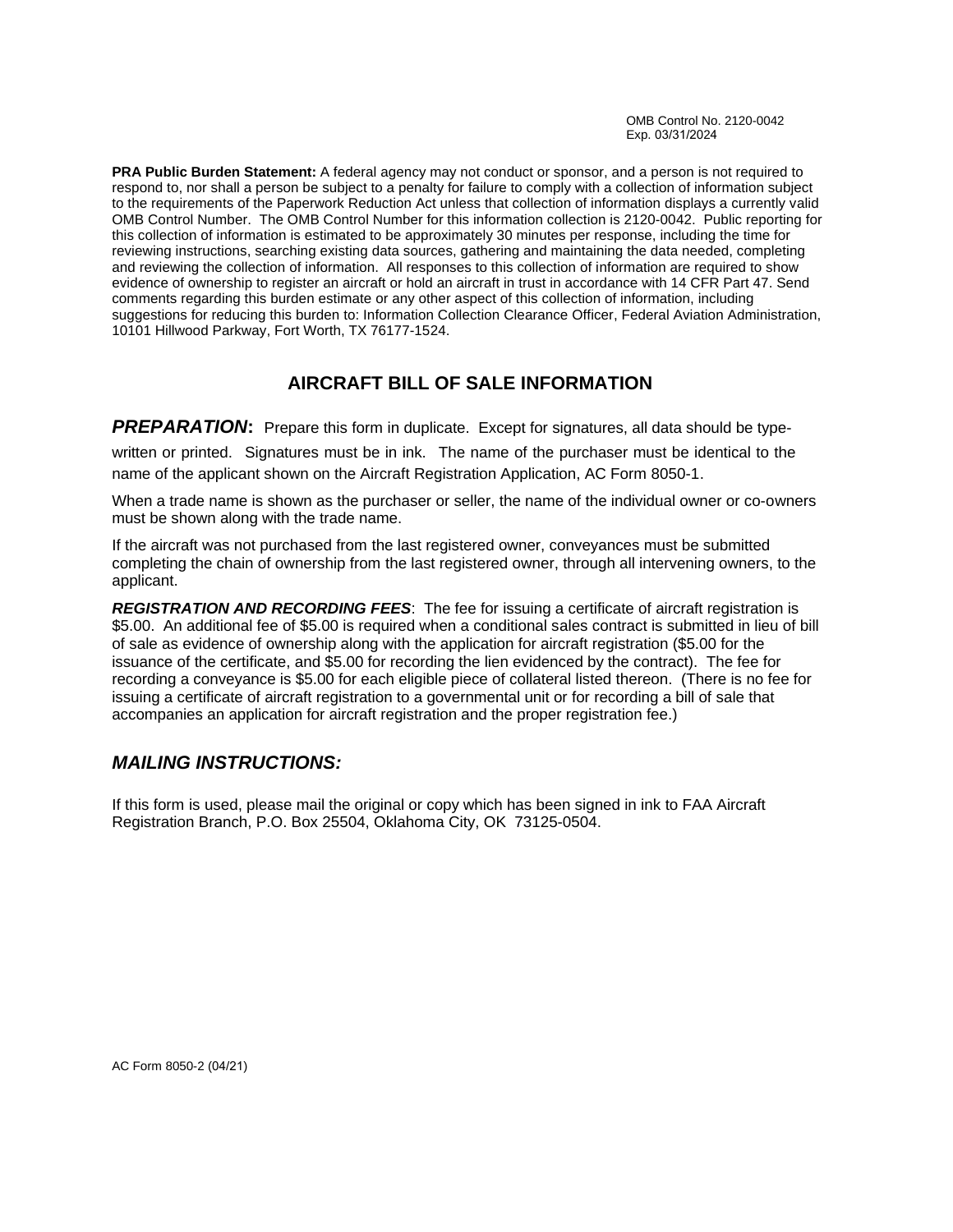

| IN TESTIMONY WHEREOF                                                                                  |                                         | <b>HAVE SET</b> | <b>HAND AND SEAL THIS</b>                                                  | DAY OF                      |
|-------------------------------------------------------------------------------------------------------|-----------------------------------------|-----------------|----------------------------------------------------------------------------|-----------------------------|
|                                                                                                       | NAME(S) OF SELLER<br>(TYPED OR PRINTED) |                 | SIGNATURE(S)<br>(IN INK) (IF EXECUTED FOR<br>CO-OWNERSHIP, ALL MUST SIGN.) | TITLE<br>(TYPED OR PRINTED) |
| œ<br>ш                                                                                                |                                         |                 |                                                                            |                             |
| ш                                                                                                     |                                         |                 |                                                                            |                             |
| ທ                                                                                                     |                                         |                 |                                                                            |                             |
|                                                                                                       |                                         |                 |                                                                            |                             |
| ACKNOWLEDGMENT (NOT REQUIRED FOR PURPOSES OF FAA RECORDING: HOWEVER, MAY RE REQUIRED RY LOCAL LAW FOR |                                         |                 |                                                                            |                             |

FAA RECORDING: HOWEVER, MAY BE REQUIRED BY LOCAL LAW FOR VALIDITY OF THE INSTRUMENT.)

**ORIGINAL: TO FAA**:

AC Form 8050-2 (04/21)